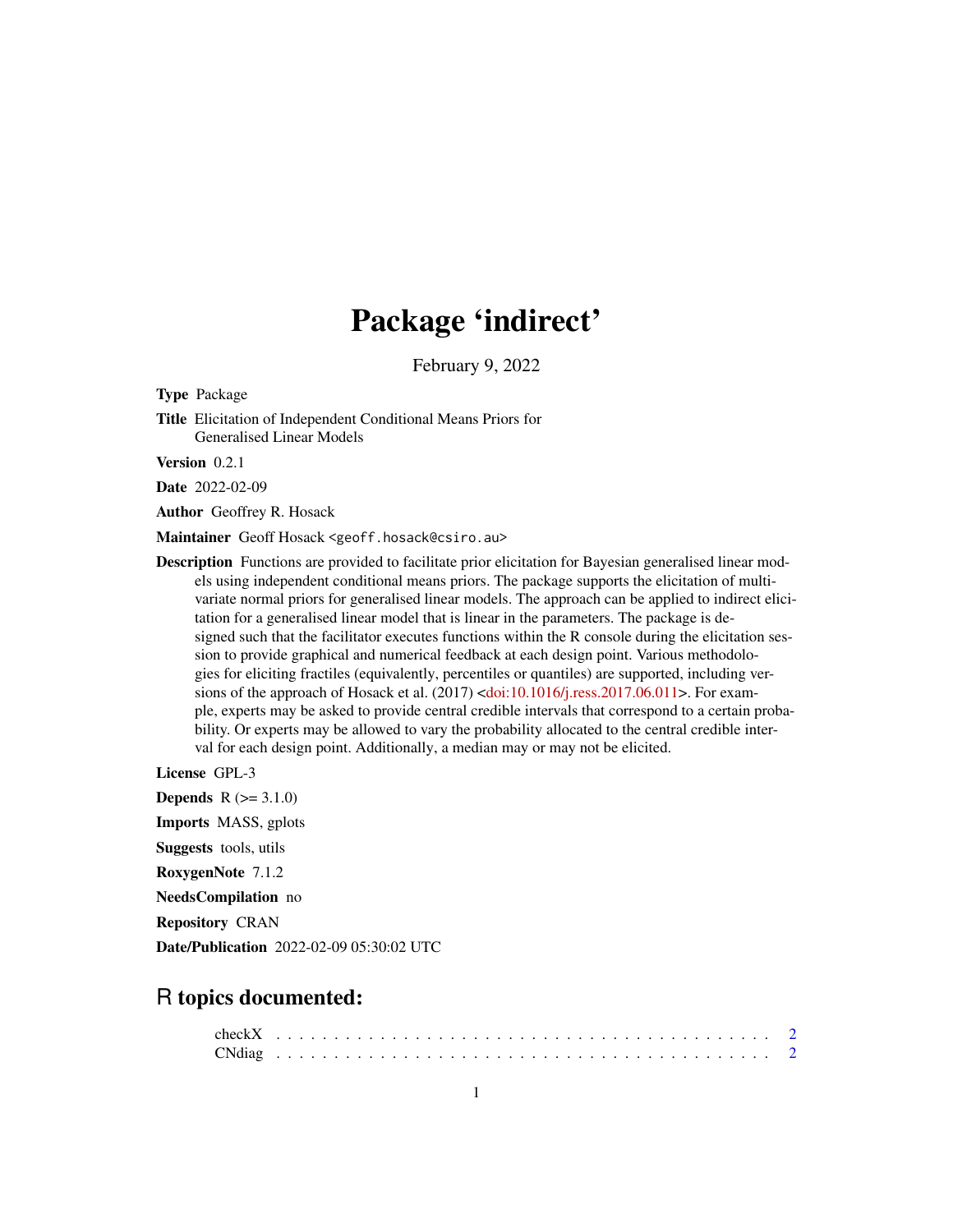#### <span id="page-1-0"></span>2 CNdiag

| Index |  |
|-------|--|

checkX *Helper function that checks for sensible covariate matrix.*

#### Description

Helper function that checks for sensible covariate matrix.

#### Usage

checkX(X)

#### Arguments

X numeric matrix of covariates,  $n$  design points by  $p$  covariates, for a given model and design points.

#### Value

throws an error if not full rank.

| CNdia |  |
|-------|--|
|       |  |
|       |  |
|       |  |

g **Function to check condition number diagnostic.** 

#### Description

This function calculates the condition number of the rescaled  $nxp$  design matrix X such that each column has unit length.

#### Usage

CNdiag(X)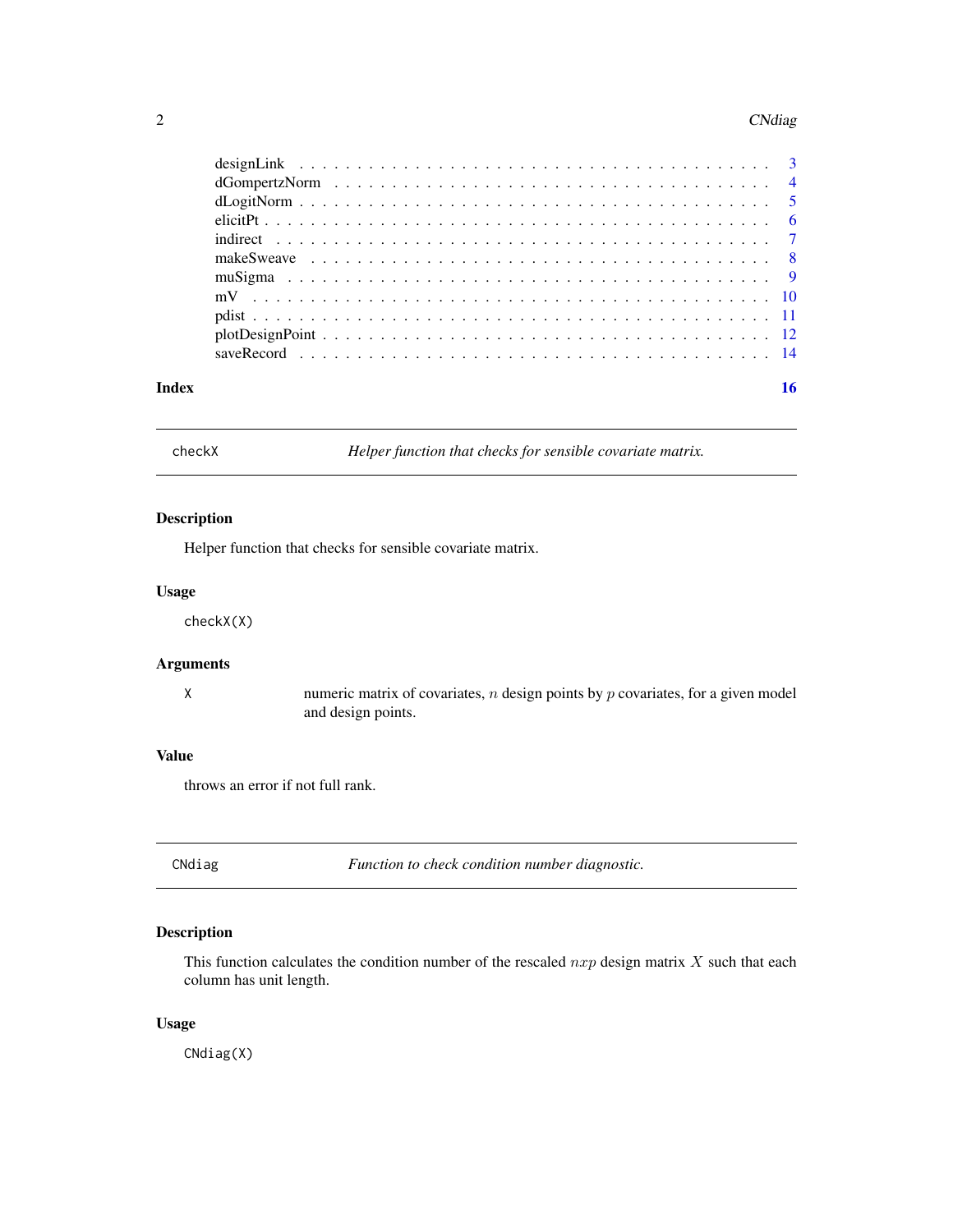#### <span id="page-2-0"></span>designLink 3

#### Arguments

X Design matrix

#### Value

a scalar giving the condition number of the rescaled design matrix

#### Examples

 $X \leq -$  matrix(rnorm(16), nrow = 4) CNdiag(X)

<span id="page-2-1"></span>designLink *Create list with information for the elicitation session*

#### Description

This builds the structure that will store elicited data. The linear predictor has a normal prior  $g(\theta)$   $N(m, V)$ ,  $\theta$  is the elicitation target. Link functions  $g(.)$ : logit, log, cloglog, identity.

#### Usage

```
designLink(
  design,
  link = "identity",
  target = "Target",
  CI.prob = 1/2,expertID = "Expert",
  facilitator = "Facilitator",
  rapporteur = "none",
  intro.comments = "This is a record of the elicitation session.",
  fit.method = "KL"
)
```
#### Arguments

| design      | a data frame with covariate values that will be displayed to the expert(s) during<br>the elicitation session.                                                                                                                                                                     |
|-------------|-----------------------------------------------------------------------------------------------------------------------------------------------------------------------------------------------------------------------------------------------------------------------------------|
| link        | character logit, log, cloglog, identity                                                                                                                                                                                                                                           |
| target      | character, name of target parameter of elicitation exercise                                                                                                                                                                                                                       |
| CI.prob     | numeric, a fraction between 0 and 1 that defines probability attributed to central<br>credible interval. For example, 1/2 for a central credible interval of probability<br>0.5, or 1/3 for a central credible interval of probability $0.333$ The default is<br>probability 1/2. |
| expertID    | character, identifier for expert or group of experts                                                                                                                                                                                                                              |
| facilitator | character, facilitator identifier                                                                                                                                                                                                                                                 |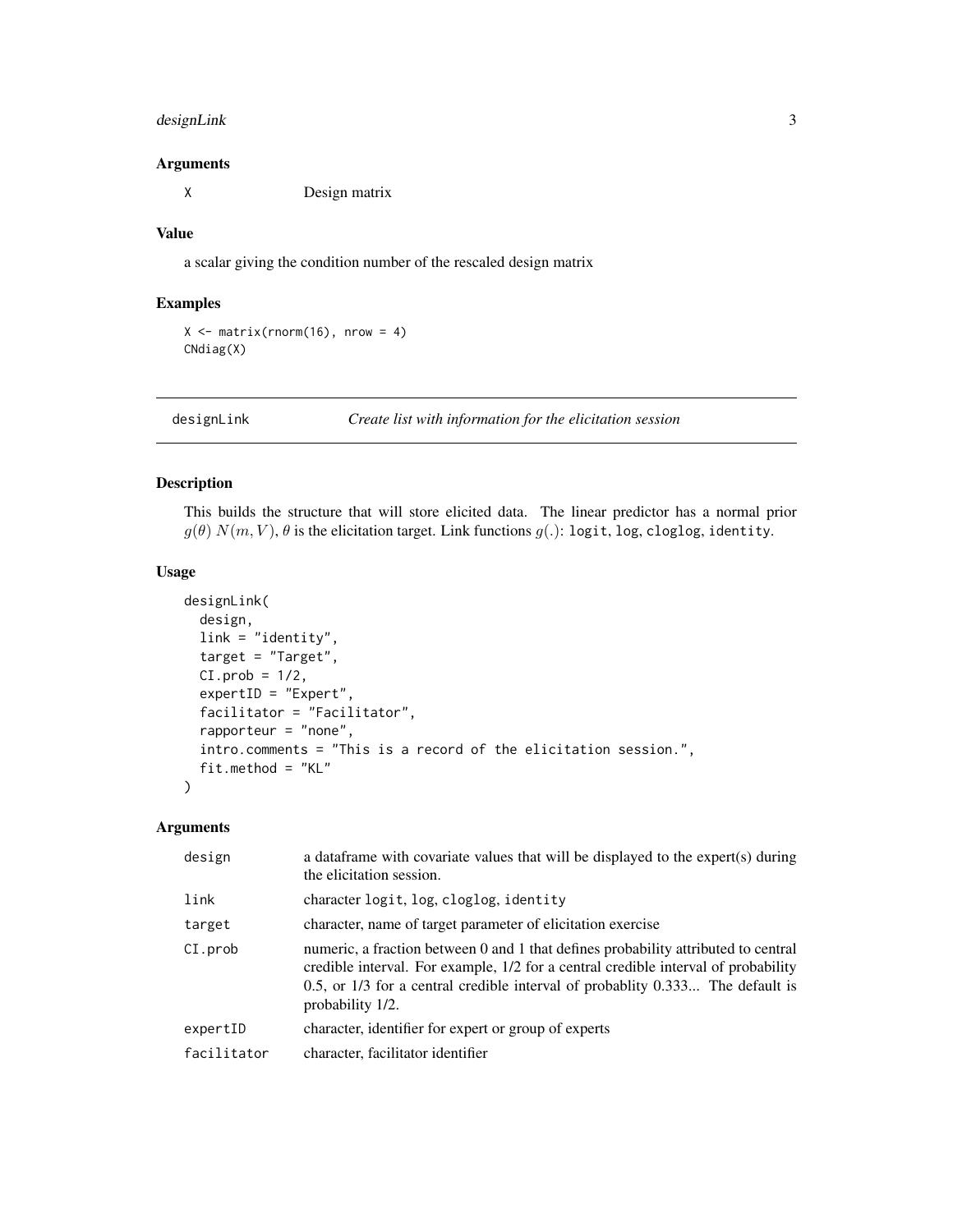<span id="page-3-0"></span>

| rapporteur | character, rapporteur identifier. Default "none".                                                                                                                                                                                                                                                                                                                                                                                                                                 |
|------------|-----------------------------------------------------------------------------------------------------------------------------------------------------------------------------------------------------------------------------------------------------------------------------------------------------------------------------------------------------------------------------------------------------------------------------------------------------------------------------------|
|            | intro. comments character, text with any prefacing comments. This may include, for example,<br>the definition of the target parameter for the elictation session. Beware of non-<br>ASCII text and special characters, which may affect the ability to save the elic-<br>itation record with function saveRecord or create a summary report with func-<br>tion make Sweave if called by the function make Sweave may affect ability to<br>render by means of Sweave or knitr etc. |
| fit.method | character, method used to fit conditional means prior: KL (default), moment, SS<br>(see vignette and $mV$ for more information on these options)                                                                                                                                                                                                                                                                                                                                  |

#### Details

Assumption: at least two fractiles selected from the median, upper and lower bounds of hte central credible interval of probability CI.prob will be elicited at each design point. The probabilities assigned to the central credible intervals can vary across design points. The argument CI.prob can later be adjusted by design point during the elicitation exercise, see function [elicitPt](#page-5-1). In the first instance, it is set to a global value specified by CI.prob in function [designLink](#page-2-1) with default value 0.5.

#### Value

list of design with entries: theta, a  $nx4$  matrix with columns that give lower, median and upper quantiles followed by  $CI$ . prob and  $n$  equal to the number of design points (scenarios); link, the link function used; target; expert facilitator; rapporteur; date; intro.comments; fit.method.

#### Examples

 $X \le -$  matrix(c(1, 1, 0, 1), nrow = 2) # design  $Z \leq -$  designLink(design = X, link = "logit", target = "target", CI.prob = 1/2, expertID = "Expert", facilitator = "facilitator")

dGompertzNorm *density for Gompertz transformed univariate Gaussian*

#### Description

density for Gompertz transformed univariate Gaussian

#### Usage

dGompertzNorm(x, mu, sigma)

#### Arguments

| х.     | numeric real          |
|--------|-----------------------|
| mu.    | numeric real          |
| sigma, | numeric real positive |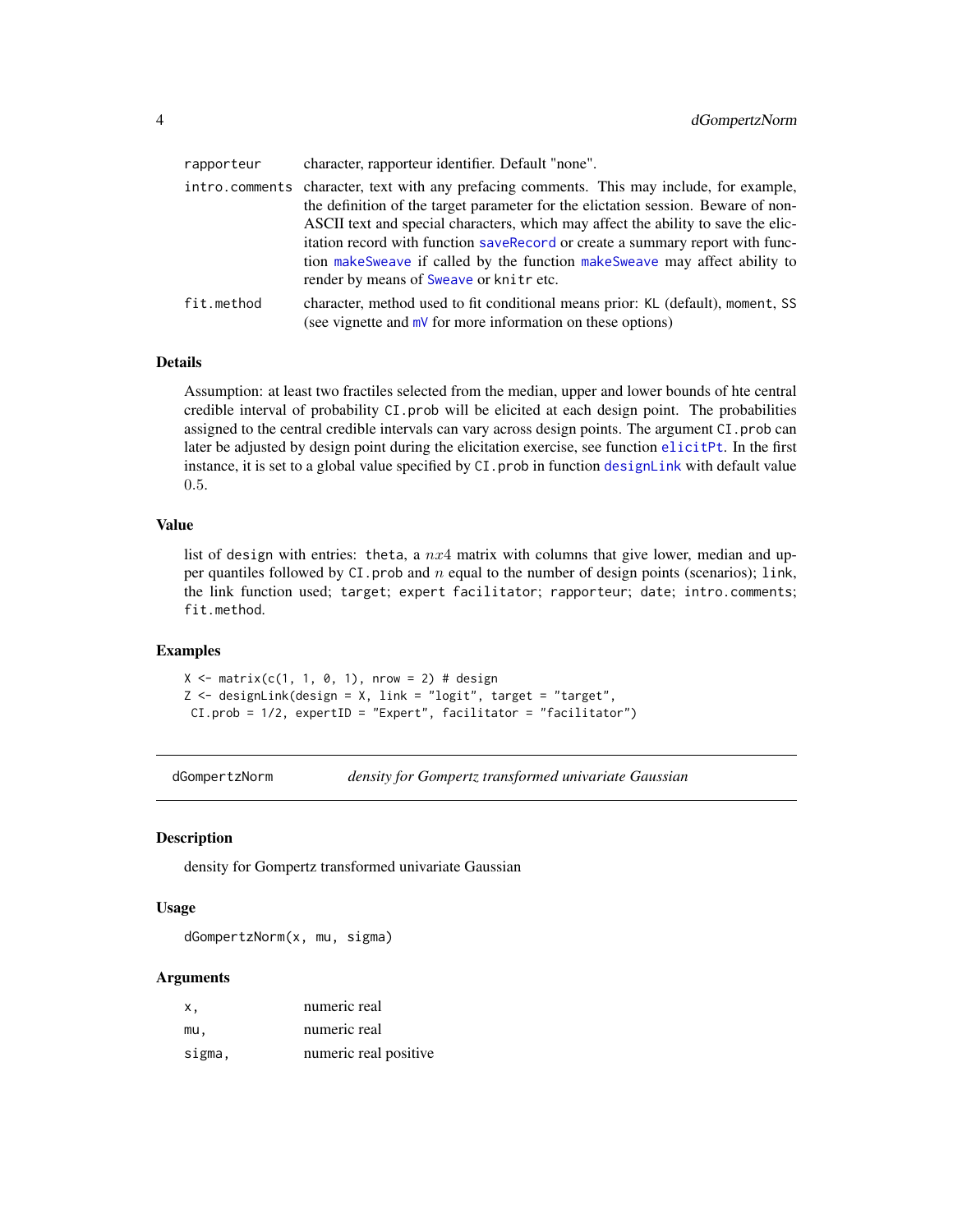#### <span id="page-4-0"></span>dLogitNorm 5

#### Value

tranformed density on support (0, 1)

#### Examples

```
mu < -1sigma <- 1
z <- rnorm(10000, mu, sigma)
hist(1 - \exp(-\exp(z)), freq = FALSE)
curve(dGompertzNorm(x, mu = mu, sigma = sigma), col = 'red', add = TRUE, from = 0.01, to = 0.99)integerate(function(x) dGompertzNorm(x, mu = mu, sigma = sigma), lower = 0, upper = 1) # equals 1
```
dLogitNorm *density for logit transformed univariate Gaussian*

#### Description

density for logit transformed univariate Gaussian

#### Usage

dLogitNorm(x, mu, sigma)

#### Arguments

| х.     | numeric real          |
|--------|-----------------------|
| mu.    | numeric real          |
| sigma, | numeric real positive |

#### Value

tranformed density on support (0, 1)

```
mu < -1sigma <-1z <- rnorm(10000, mu, sigma)
hist(exp(z)/(1 + exp(z)), freq = FALSE)curve(dLogitNorm(x, mu = mu, sigma = sigma), col = 'red', add = TRUE, from = 0.01, to = 0.99)integral integrate(function(x) dLogitNorm(x, mu = mu, sigma = sigma), lower = 0, upper = 1) # equals 1
```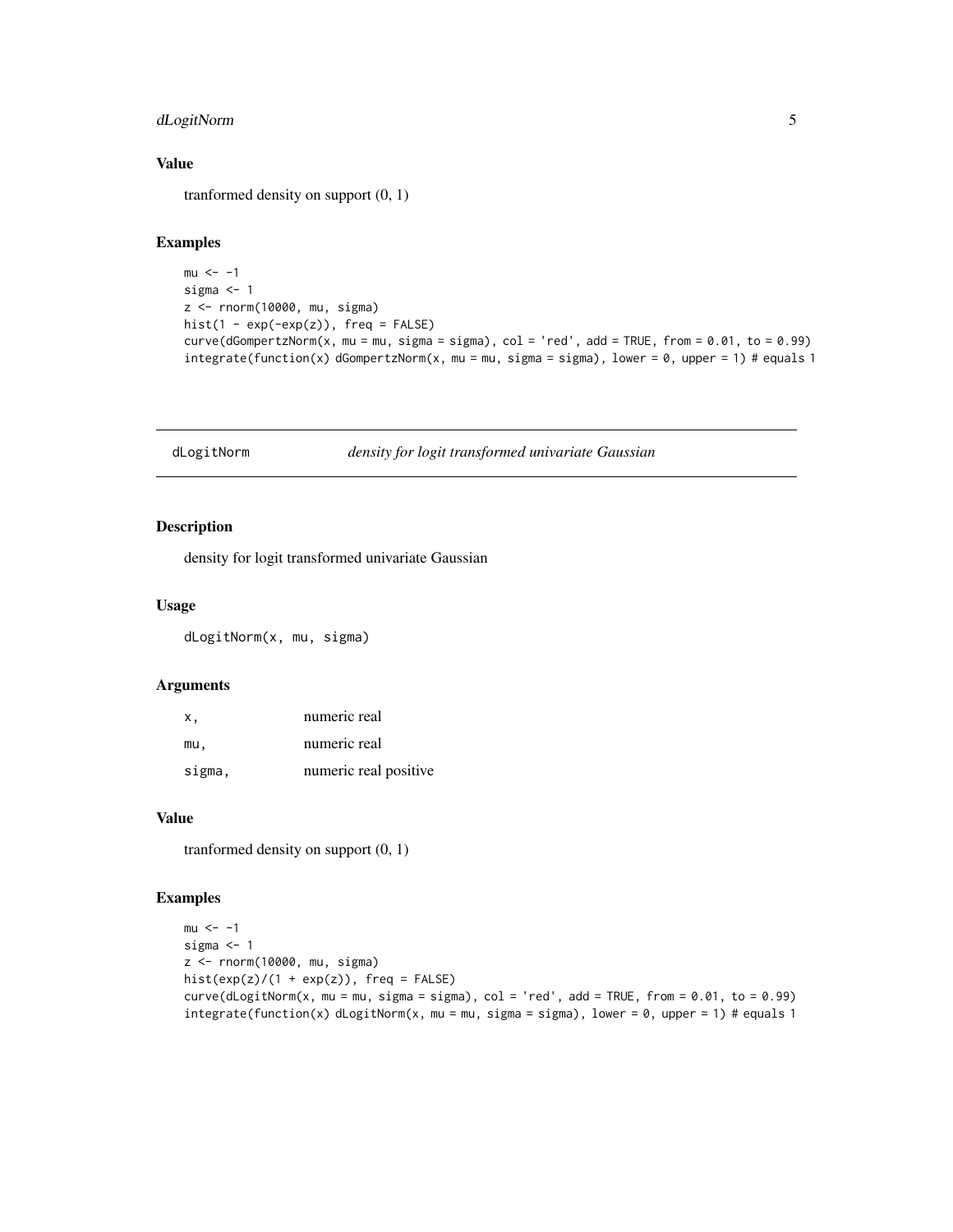<span id="page-5-1"></span><span id="page-5-0"></span>

Function to create or update elicitation at a given design point.

#### Usage

```
elicitPt(
  Z,
  design.pt = NULL,
  lower.CI.bound = NA,
 median = NA,
  upper.CI.bound = NA,
 CI.prob = NULL,
  comment = " ")
```
#### Arguments

| Z         | list of design with entries: theta, a $nx4$ matrix with columns that give lower,<br>median and upper quantiles of the central credible interval followed by the prob-<br>ability CI. prob allocated to the interval; link, the link function used; and<br>target. This list object is created by designLink |
|-----------|-------------------------------------------------------------------------------------------------------------------------------------------------------------------------------------------------------------------------------------------------------------------------------------------------------------|
| design.pt | single integer that denotes design point of interest                                                                                                                                                                                                                                                        |
|           | lower. CI bound scalar that gives the lower bound of the central credible interval, default NA.                                                                                                                                                                                                             |
| median    | scalar value, default NA                                                                                                                                                                                                                                                                                    |
|           | upper. CI. bound scalar that gives the upper bound of the central credible interval, default NA.                                                                                                                                                                                                            |
| CI.prob   | numeric, a fraction between 0 and 1 that defines probability attributed to central<br>credible interval. For example, 1/2 for quartiles or 1/3 for tertiles. Default NULL<br>uses the initial CI. prob as defined by designLink.                                                                            |
| comment   | character, ASCII text providing contributed commentary associated with elici-<br>tation design point. It is recommended to avoid special characters such as quo-<br>tation marks etc.                                                                                                                       |

#### Value

Z, a list of design with entries: theta, a  $nx4$  matrix with columns that give lower, median and upper quantiles followed by CI.prob with updated entries for row specified by argument design.pt; link, the link function used; and target.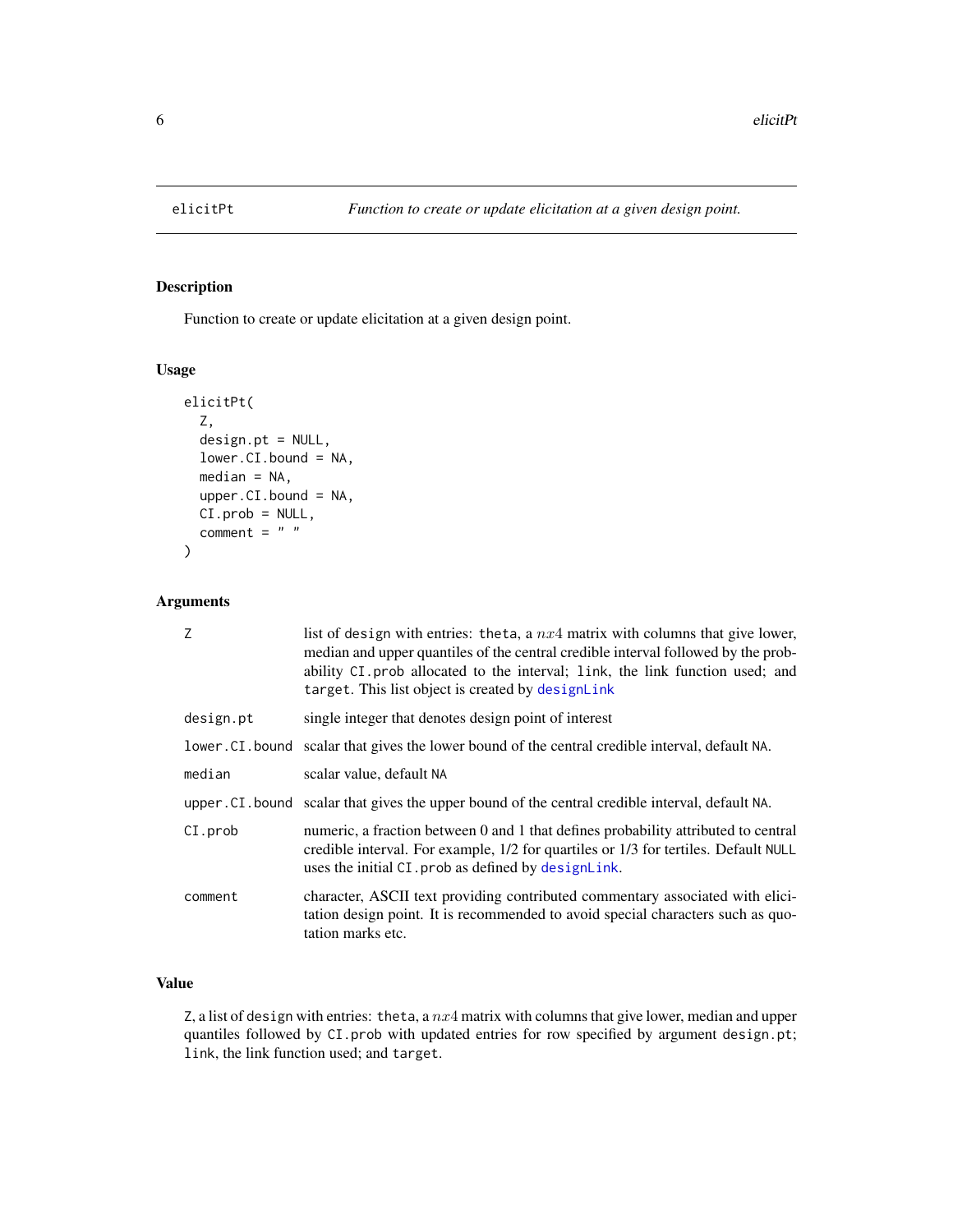#### <span id="page-6-0"></span>indirect 7 and 7 and 7 and 7 and 7 and 7 and 7 and 7 and 7 and 7 and 7 and 7 and 7 and 7 and 7 and 7 and 7 and 7 and 7 and 7 and 7 and 7 and 7 and 7 and 7 and 7 and 7 and 7 and 7 and 7 and 7 and 7 and 7 and 7 and 7 and 7 a

#### Examples

```
X \leftarrow matrix(c(1, 1, 0, 1), nrow = 2) # design
Z <- designLink(design = X)
Z \leftarrow elicitPt(Z, design.pt = 1,
  lower.CI.bound = -1,median = 0,
  upper.CI.bound = 1,
  comment = "A completed elicitation scenario.")
```
indirect *indirect: A package for assisting indirect elicitation of priors for generalised linear models.*

#### Description

The indirect package provides three categories of functions: elicitation functions, fitting functions and visualisation functions.

#### Elicitation functions

These are the functions that are used to record expert opinion. This is where edits will be made and so on. The key function is [designLink](#page-2-1), which defines a list object that contains information about the design and elicitation. The elicitations are recorded and updated via function [elicitPt](#page-5-1).

#### Fitting functions

These are generally helper functions except for the function [muSigma](#page-8-1) that is used for estimating the mean vector and covariance matrix of the unknown coefficients for the multivariate normal prior. Helper functions include  $mV$  for the elicited moments of conditional means priors.

#### Visualisation functions

These are functions for visualisation. The core function is [plotDesignPoint](#page-11-1).

#### References

Hosack, G. R., Hayes, K. R., & Barry, S. C. (2017). Prior elicitation for Bayesian generalised linear models with application to risk control option assessment. Reliability Engineering and System Safety, 167:351-361. doi:10.1016/j.ress.2017.06.011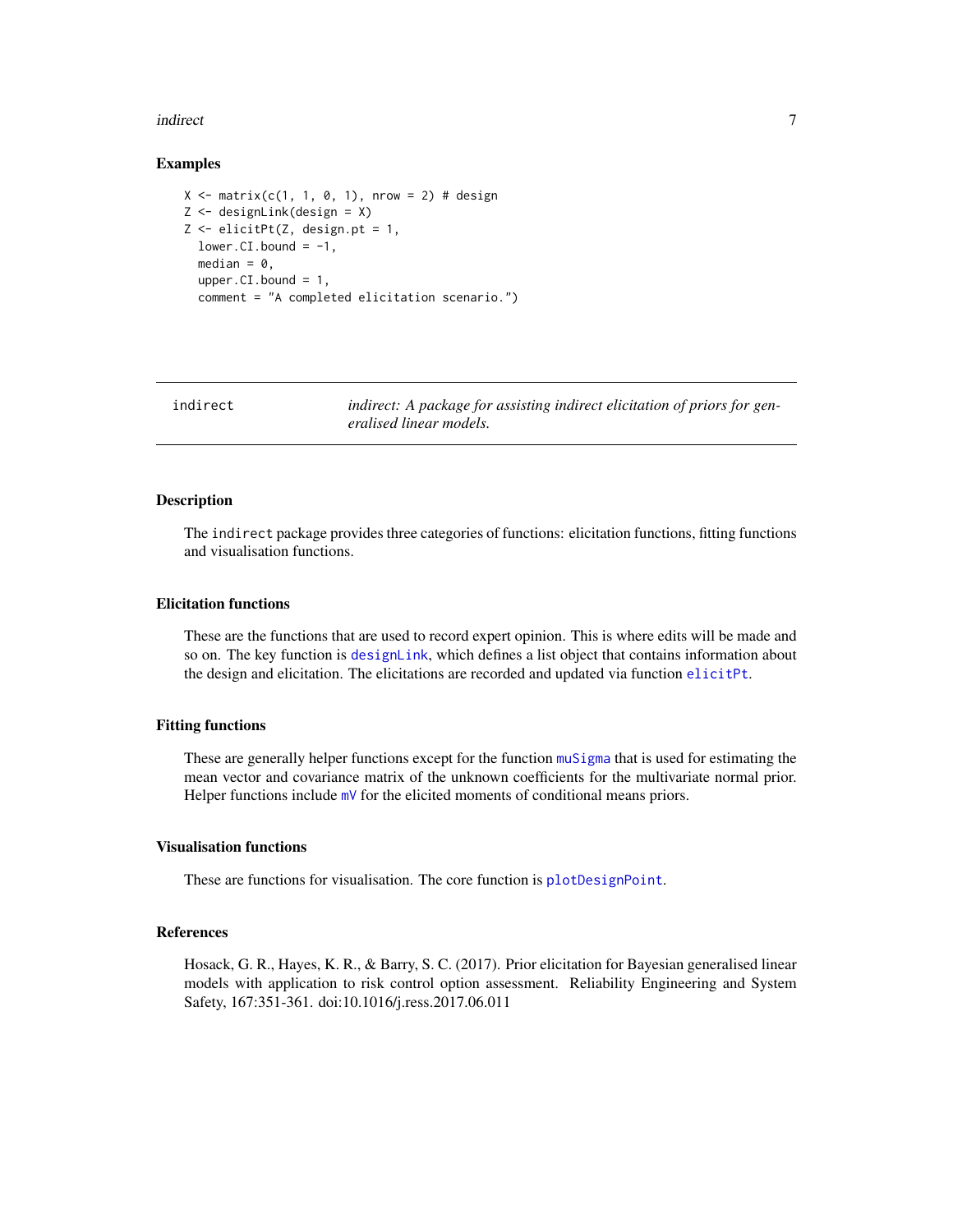<span id="page-7-1"></span><span id="page-7-0"></span>

Creates a Sweave file that can be used to generate a pdf document of the summary report.

#### Usage

```
makeSweave(
  filename.rds = "",
  reportname = ",
  title = "Elicitation record",
  contact.details = "none",
  fitted.fractiles = TRUE,
  cumul.prob.bounds = c(0.05, 0.95)\lambda
```
#### Arguments

| filename.rds      | character, filename of the record saved as an RDS object, see ?saveRDS.                                                                                                                                                                                                                                                                                                                                                              |
|-------------------|--------------------------------------------------------------------------------------------------------------------------------------------------------------------------------------------------------------------------------------------------------------------------------------------------------------------------------------------------------------------------------------------------------------------------------------|
| reportname        | character, filename without extension to be used for the generated Sweave (.Rnw)<br>file. The Sweave file supports the creation of report (.pdf) documentation and<br>accompanying files such as the . tex file generated by using Sweave followed<br>by $tools::text{2pdf}()$ .                                                                                                                                                     |
| title             | character, a title for the report                                                                                                                                                                                                                                                                                                                                                                                                    |
| contact.details   |                                                                                                                                                                                                                                                                                                                                                                                                                                      |
|                   | character, an email address or other mechanism by which the expert may contact<br>the facilitator or rapporteur                                                                                                                                                                                                                                                                                                                      |
| fitted.fractiles  |                                                                                                                                                                                                                                                                                                                                                                                                                                      |
|                   | logical or numeric vector. A logical value of FALSE will not plot any fitted<br>fractiles from the fitted subjective probability distribution. A logical value of<br>TRUE will plot the fitted fractiles that correspond to the final iteration of the raw<br>elicited fractiles. Alternatively, a numeric vector can specify arbitrary fractiles<br>for plotting from the fitted distribution, e.g., $c(1/10, 1/4, 1/2, 3/4, 9/10)$ |
| cumul.prob.bounds |                                                                                                                                                                                                                                                                                                                                                                                                                                      |
|                   | numeric vector that specifies the upper and lower plot bounds determined by this                                                                                                                                                                                                                                                                                                                                                     |

### credible interval. The default is the  $0.90$  central credible interval,  $c(0.05, 0.95)$

```
## Not run:
X \leftarrow matrix(c(1, 1, 0, 1), nrow = 2) # design
Z \leftarrow designLink(design = X)
Z <- elicitPt(Z, design.pt = 1,
  lower.CI.bound = -1,
```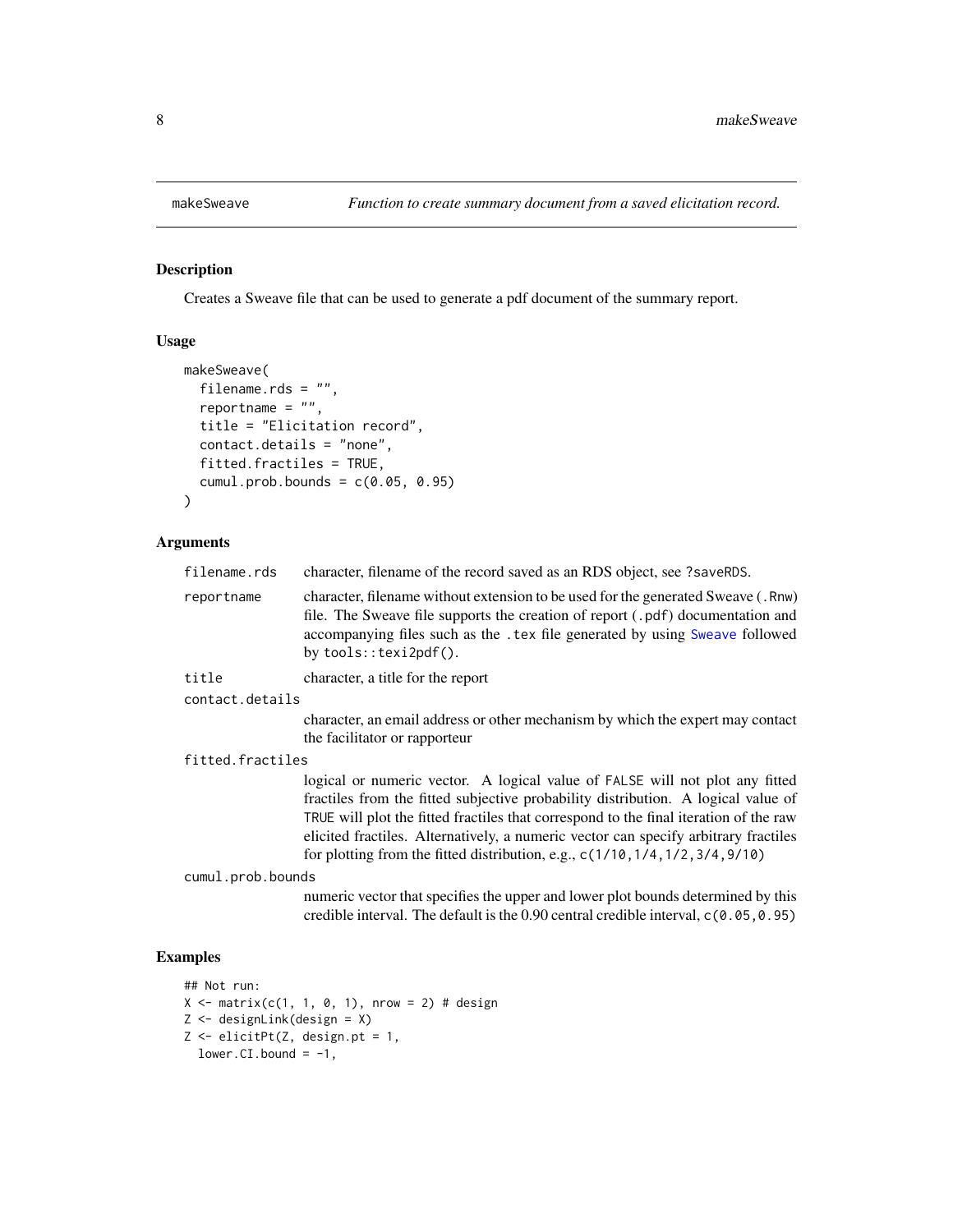#### <span id="page-8-0"></span>muSigma 9

```
median = \theta,
  upper.CI.bound = 1,
  comment = "A completed elicitation scenario.")
tmp.rds <- tempfile(pattern = "record", fileext =".rds")
saveRecord(Z, file = tmp.rds)tmpReport <- tempfile(pattern = "report")
makeSweave(filename.rds = tmp.rds, reportname = tmpReport)
setwd(tempdir())
utils::Sweave(paste0(tmpReport, ".Rnw"))
tools::texi2pdf(paste0(tmpReport, ".tex"))
```
## End(Not run)

<span id="page-8-1"></span>muSigma *Function to estimate mean and covariance for unknown parameters* β*.*

#### Description

Function to estimate mean and covariance for unknown parameters  $\beta$ .

#### Usage

 $musigma(Z, X = NULL, fit. method = "KL", wls.method = "default")$ 

#### Arguments

|              | list of design points and link function that is an output of function design Link                                                                                                                                                                                                                                                                                                                                             |
|--------------|-------------------------------------------------------------------------------------------------------------------------------------------------------------------------------------------------------------------------------------------------------------------------------------------------------------------------------------------------------------------------------------------------------------------------------|
| $\mathsf{X}$ | model matrix for model formula and design points. The covariates must cor-<br>respond to the description of design points in Z, but can be transformed etc. If<br>NULL then X will be coerced by applying as . matrix () to Z\$design. The matrix<br>X should be full rank when subsetted to the elicited design points. If a column of<br>X has the name of f set then this column is treated as an offset during estimation |
| fit.method   | character, moment, KL. See mV. Default is KL.                                                                                                                                                                                                                                                                                                                                                                                 |
| wls.method   | character giving the numerical solution method: QR, using the QR decomposi-<br>tion, SVD, using the singular value decomposition, or option default that uses<br>solve()                                                                                                                                                                                                                                                      |

#### Value

list of mu, numeric vector of location parameters for the normal prior; Sigma, the covariance matrix; and log.like, a scalar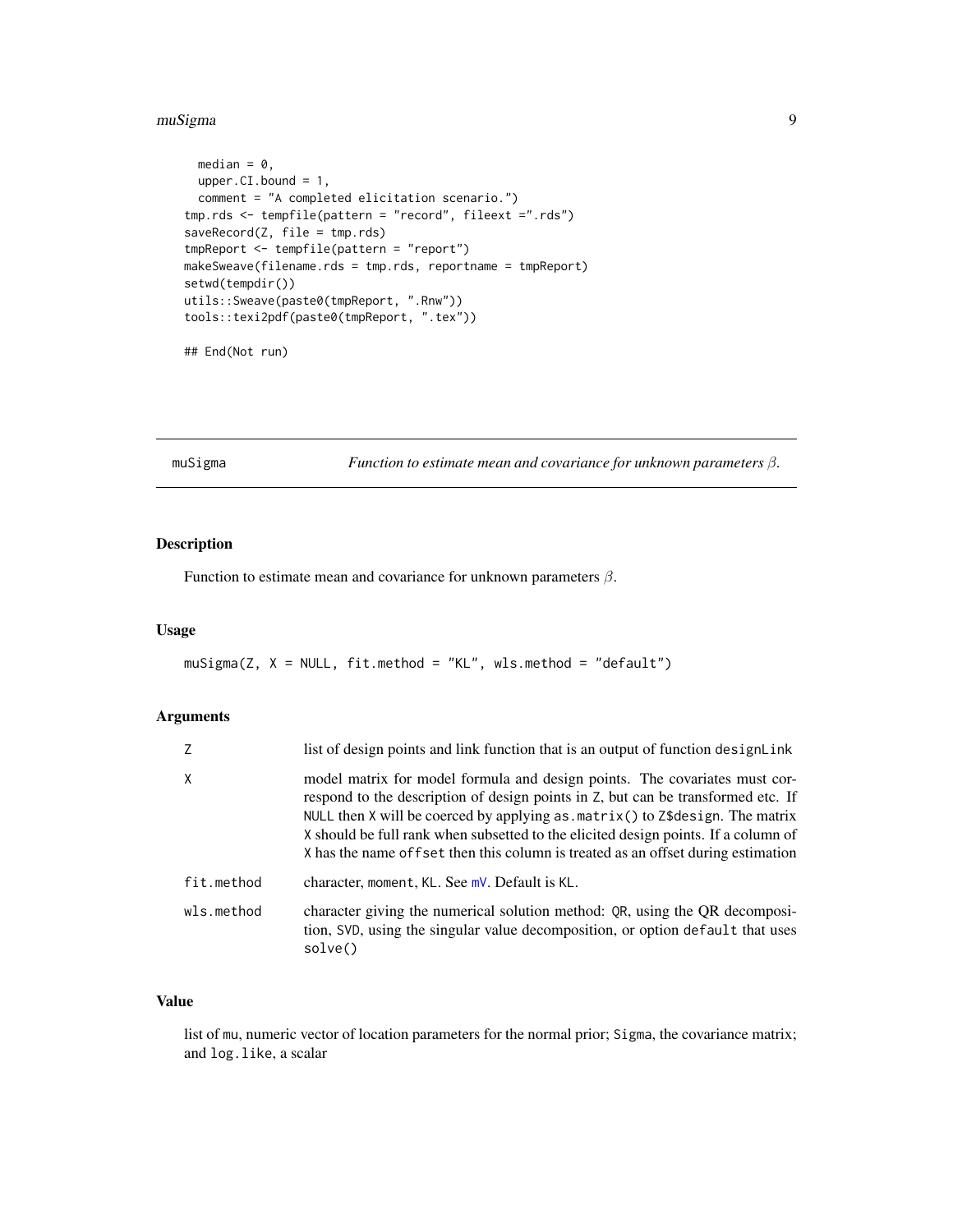#### Examples

```
X \le - matrix(c(1, 1, 0, 1), nrow = 2) # design
Z <- designLink(design = X)
Z \leq elicitPt(Z, design.pt = 1,
 lower.CI.bound = -1,median = 0,
 upper.CI.bound = 1,
 comment = "The first completed elicitation scenario.")
Z <- elicitPt(Z, design.pt = 2,
 lower.CI.bound = -2,median = 1,
 upper.CI.bound = 2,
 comment = "The second completed elicitation scenario.")
prior <- muSigma(Z, X, fit.method = "KL")
prior$mu
prior$Sigma
```
<span id="page-9-1"></span>mV *Helper function that translates elicited quantiles of target into independent conditional means normal prior for a defined inverse link function.*

#### Description

The default for fit.method is option KL. This option uses an objective function that minimises a discretised directed divergence from a cumulative distribution implied by raw elicited fractiles to a normal conditional mean prior for the linear predictor. An alterative method moment assigns the location parameter of the normal conditional mean prior to the elicited median on the linear predictor scale. The variance parameter is estimated as  $V = ((g(f_u) - g(f_l)/(qnorm(u) - qnorm(l)))^2$ , where  $l$  is the probability associated with the fractile  $f_l$  that defines the lower bound for the central credible interval and u is the probability associated with the fractile  $f_u$  that defines the upper bound for the central credible interval. This is also used to initialise the optimisation for the KL method. Another optimsation method that minimises the sum of squares is also available as method SS. See the vignette for more details on the choice of objective function for KL and SS.

#### Usage

 $mV(Z, fit.method = "KL")$ 

#### Arguments

|            | list object that contains matrix theta of elicitations and character link, see |
|------------|--------------------------------------------------------------------------------|
|            | plotDesignPoint                                                                |
| fit.method | character, moment, KL, SS, Default is KL.                                      |

#### Value

A list with vector of means m and diagonal covariance matrix V.

<span id="page-9-0"></span>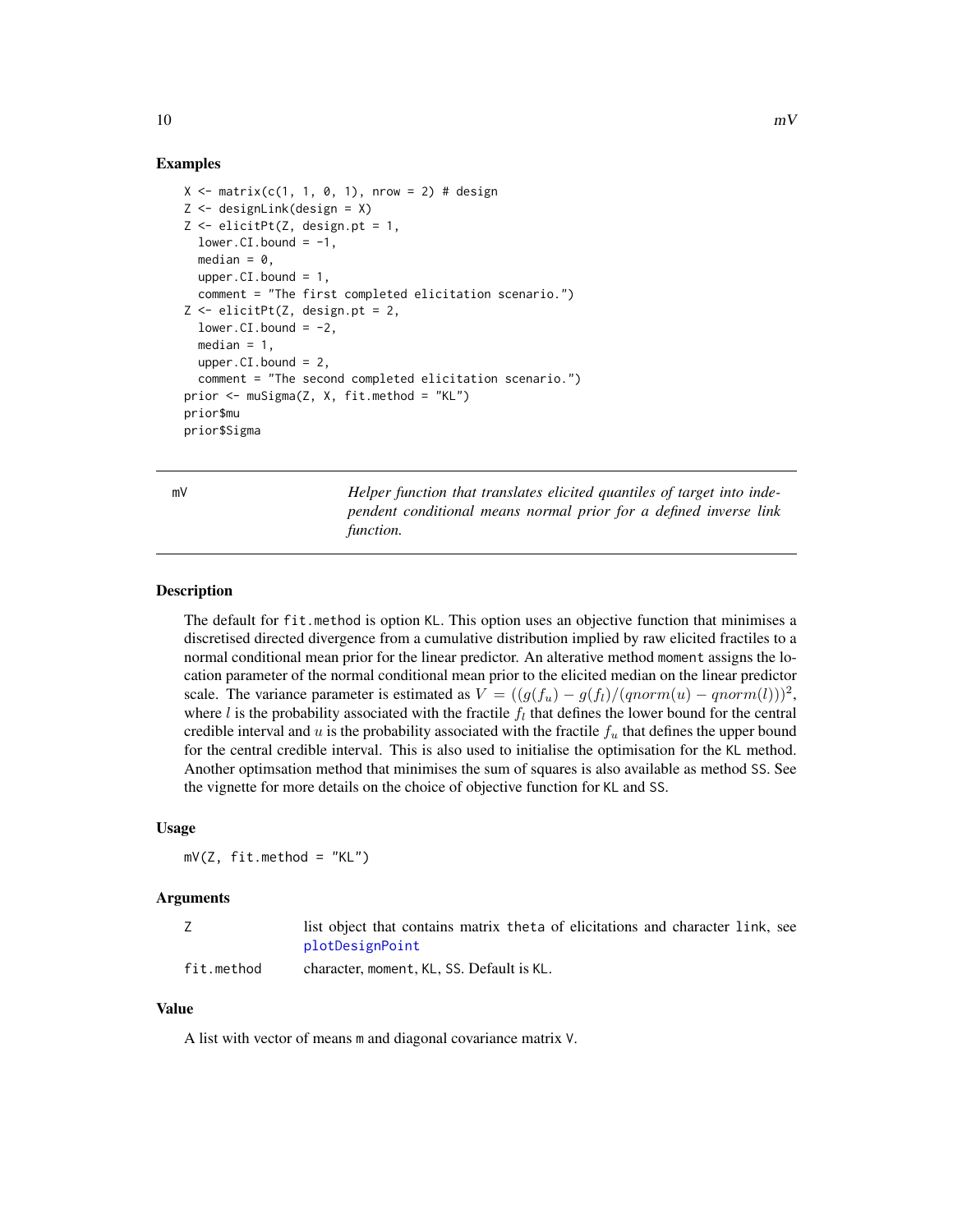<span id="page-10-0"></span>

Helper function that gives the probability distribution function for design point.

#### Usage

 $pdist(x, Z, design.pt = NULL, fit. method = "KL")$ 

#### Arguments

| $\mathsf{x}$ | numeric: coordinate                                     |
|--------------|---------------------------------------------------------|
|              | list of design points and link function, see designLink |
| design.pt    | integer: design point                                   |
| fit.method   | character: method for fit in $mV$ , default is KL       |

```
# design matrix: two scenarios
X \leq - matrix(c(1, 1, 0, 1), nrow = 2)
rownames(X) <- c("scenario1", "scenario2")
colnames(X) <- c("covariate1", "covariate2")
#' # logit link
# central credible intervals with probability = 1/2
Z \leq - designLink(design = X, link = "logit", CI.prob = 0.5)
#' # lower and upper quartiles and median
Z <- indirect::elicitPt(Z, design.pt = 1,
  lower.CI.bound = 0.2,median = 0.4,
  upper.CI.bound = 0.6,
  comment = "Completed.")
indirect::plotDesignPoint(Z, design.pt = 1,
  elicited.fractiles = TRUE, theta.bounds = c(\theta, 1),
  fitted.fractiles = TRUE, fitted.curve = TRUE)
# probability that target is below 0.1 and
# probability that target is below 0.9
indirect::pdist(c(0.1, 0.9), Z, design.pt = 1)
```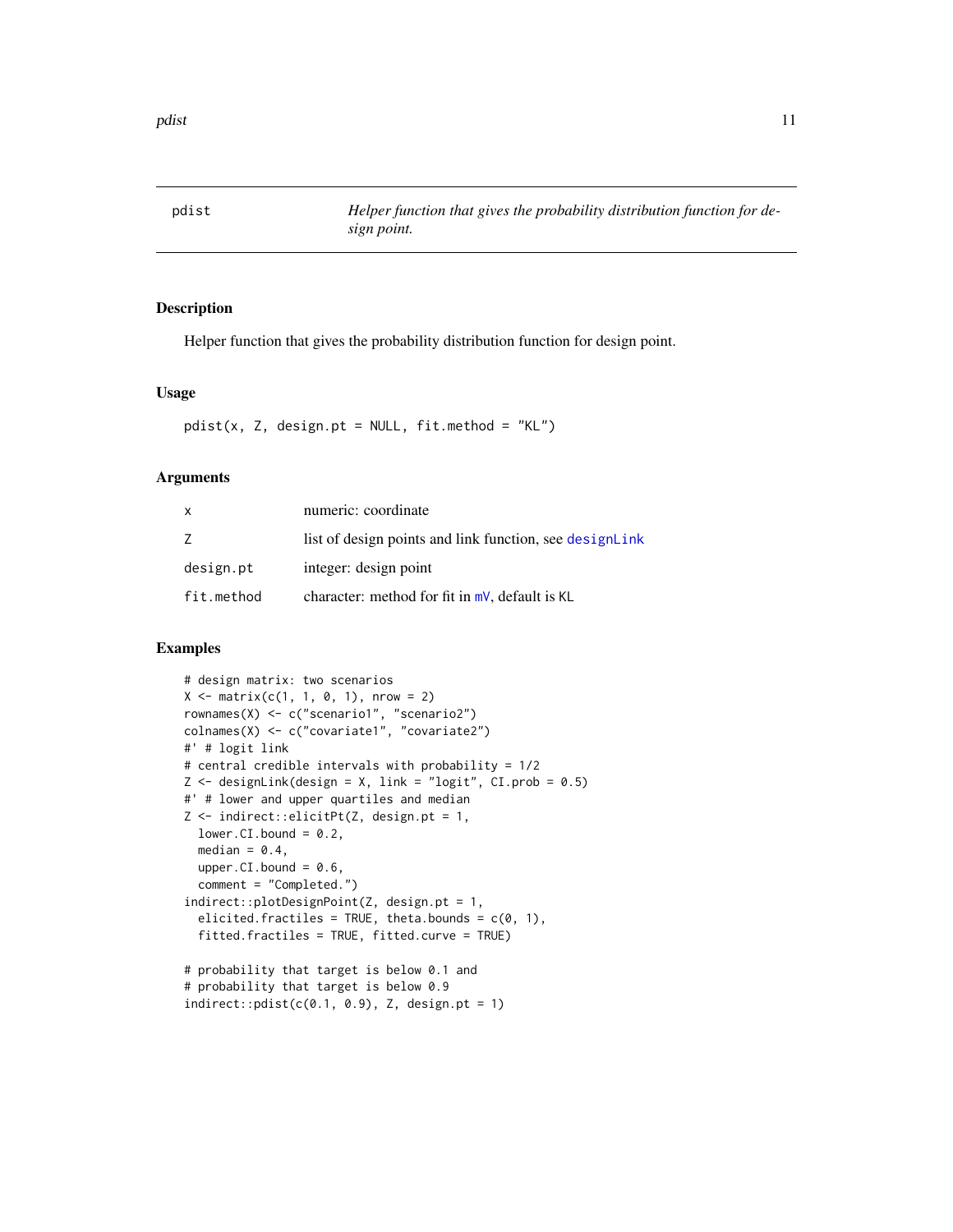<span id="page-11-1"></span><span id="page-11-0"></span>

Plot elicited data, fitted marginals or model output

#### Usage

```
plotDesignPoint(
  Z,
 X = NULL,design.pt = NULL,
  elicited.fractiles = TRUE,
  fitted.fractiles = FALSE,
  fitted.curve = FALSE,
  CI.prob = NULL,
  estimated.probs = NULL,
 modelled.fractiles = FALSE,
 modelled.curve = FALSE,
  cumul.prob.bounds = c(0.05, 0.95),
  theta.bounds = NULL,
  ylim.max = NULL,
  xlog = FALSE,
  design.table = TRUE,
  n.pts = 101
)
```
#### Arguments

| Z                  | list object that contains matrix theta of elicitations, character link and charac-<br>ter target as initialised by designLink and updated by elicitPt                                                                                                                                                                          |  |  |  |
|--------------------|--------------------------------------------------------------------------------------------------------------------------------------------------------------------------------------------------------------------------------------------------------------------------------------------------------------------------------|--|--|--|
| X                  | design matrix (can be NULL, unless modelled output is requested)                                                                                                                                                                                                                                                               |  |  |  |
| design.pt          | single integer that denotes design point of interest                                                                                                                                                                                                                                                                           |  |  |  |
| elicited.fractiles |                                                                                                                                                                                                                                                                                                                                |  |  |  |
|                    | logical, plot vertical lines for elicited fractiles?                                                                                                                                                                                                                                                                           |  |  |  |
| fitted fractiles   |                                                                                                                                                                                                                                                                                                                                |  |  |  |
|                    | logical, plot vertical lines for fitted conditional mean prior fractiles for this de-<br>sign point? Alternatively, a numeric vector of arbitrary fractiles to be plotted<br>from the fitted elicitation distribution. If TRUE then the fractiles corresponding<br>to the median, upper and lower level central CI are plotted |  |  |  |
| fitted.curve,      | logical plot fitted conditional mean prior density for this design point?                                                                                                                                                                                                                                                      |  |  |  |
| CI. prob           | numeric scalar, locally specified probability assigned to the elicited central cred-<br>ible interval of the current design point. Defaults to NULL in which case the<br>global value initially assigned by designLink or as updated by elicitPt is<br>used                                                                    |  |  |  |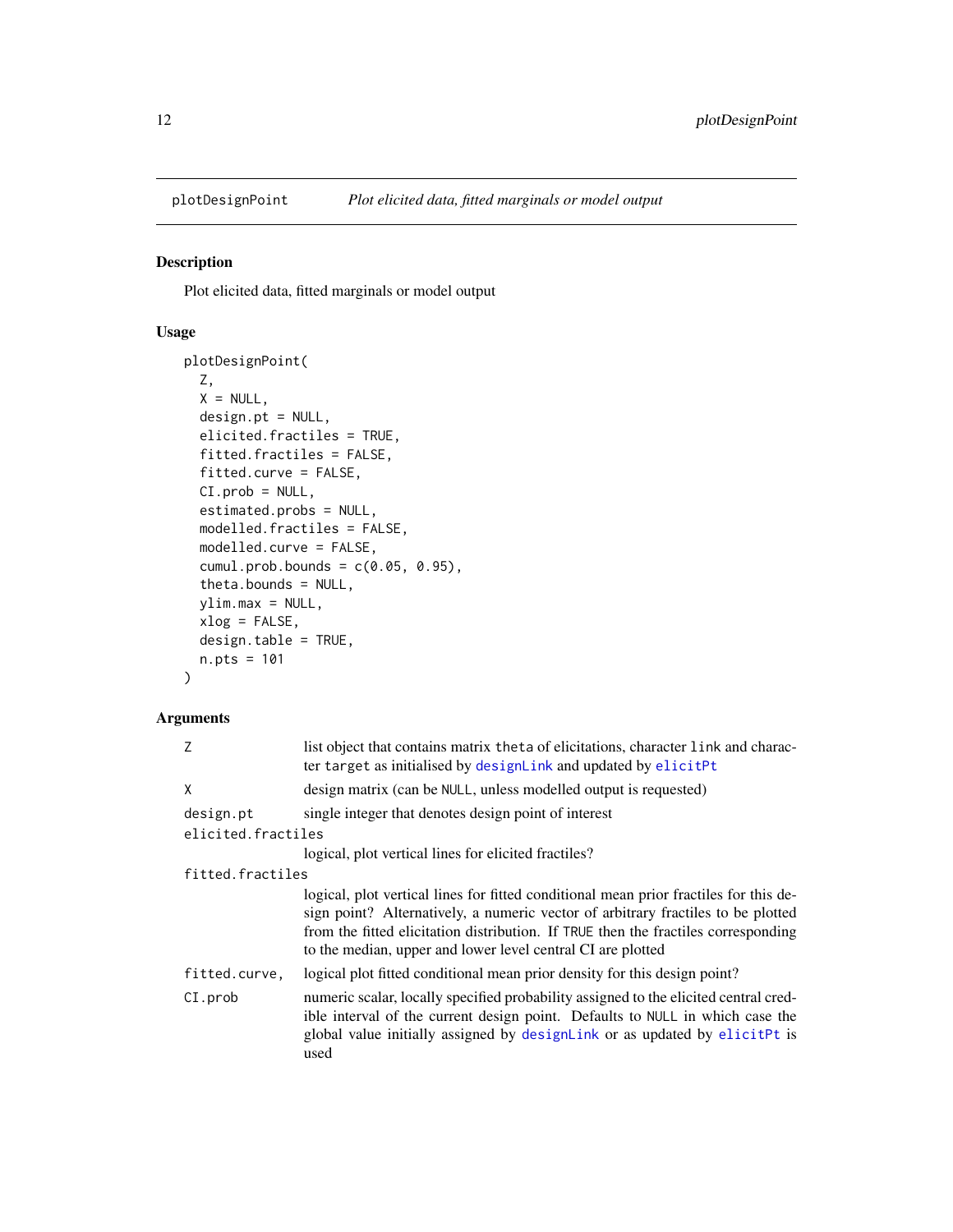| estimated.probs    |              |                                                                                                                                                                                                           |
|--------------------|--------------|-----------------------------------------------------------------------------------------------------------------------------------------------------------------------------------------------------------|
|                    |              | numeric vector of values for which estimated probabilities are to be estimated<br>from the fitted elicitation distribution for the target theta. Default is NULL. The<br>result is output to the console. |
| modelled.fractiles |              |                                                                                                                                                                                                           |
|                    |              | logical, plot vertical lines for modelled fractiles from the conditional mean prior<br>distribution fit to all design points? This option requires a design matrix X of full<br>column rank.              |
|                    |              | modelled.curve logical, plot modelled conditional mean prior density for the entire model? This<br>option requires a design matrix X of full column rank.                                                 |
| cumul.prob.bounds  |              |                                                                                                                                                                                                           |
|                    |              | numeric vector of length two, giving plot bounds by cumulative probability. This<br>argument is ignored if there is not enough data to fit a parametric distribution or<br>if theta. bounds is not NULL   |
|                    | theta.bounds | numeric vector giving support of response for plotting purposes (can be NULL).<br>This will overwrite cumul.prob.bounds, if applicable                                                                    |
|                    | ylim.max     | numeric maximum value of y-axis (can be NULL)                                                                                                                                                             |
|                    | xlog         | logical log x-axis                                                                                                                                                                                        |
|                    | design.table | logical include design dataframe, elicited fractiles and modelled or fitted frac-<br>tiles                                                                                                                |
|                    | n.pts        | numeric giving number of point to evalate density curve (if plotted)                                                                                                                                      |

#### Value

a plot to the current device. See dev.cur() to check.

```
# design matrix: two scenarios
X \le - matrix(c(1, 1, 0, 1), nrow = 2)
rownames(X) <- c("scenario1", "scenario2")
colnames(X) <- c("covariate1", "covariate2")
# logit link
# central credible intervals with probability = 1/2
Z \leq - designLink(design = X, link = "logit", CI.prob = 0.5)
# 1st design point
# no elicited fractiles
indirect::plotDesignPoint(Z, design.pt = 1)
# elicited median
Z <- indirect::elicitPt(Z, design.pt = 1,
 lower.CI.bound = NA,
  median = 0.4,
  upper.CI.bound = NA,
  CI.prob = NULL)
indirect::plotDesignPoint(Z, design.pt = 1,
  elicited.fractiles = TRUE, theta.bounds = c(\theta, 1))
# lower and upper quartiles and median
```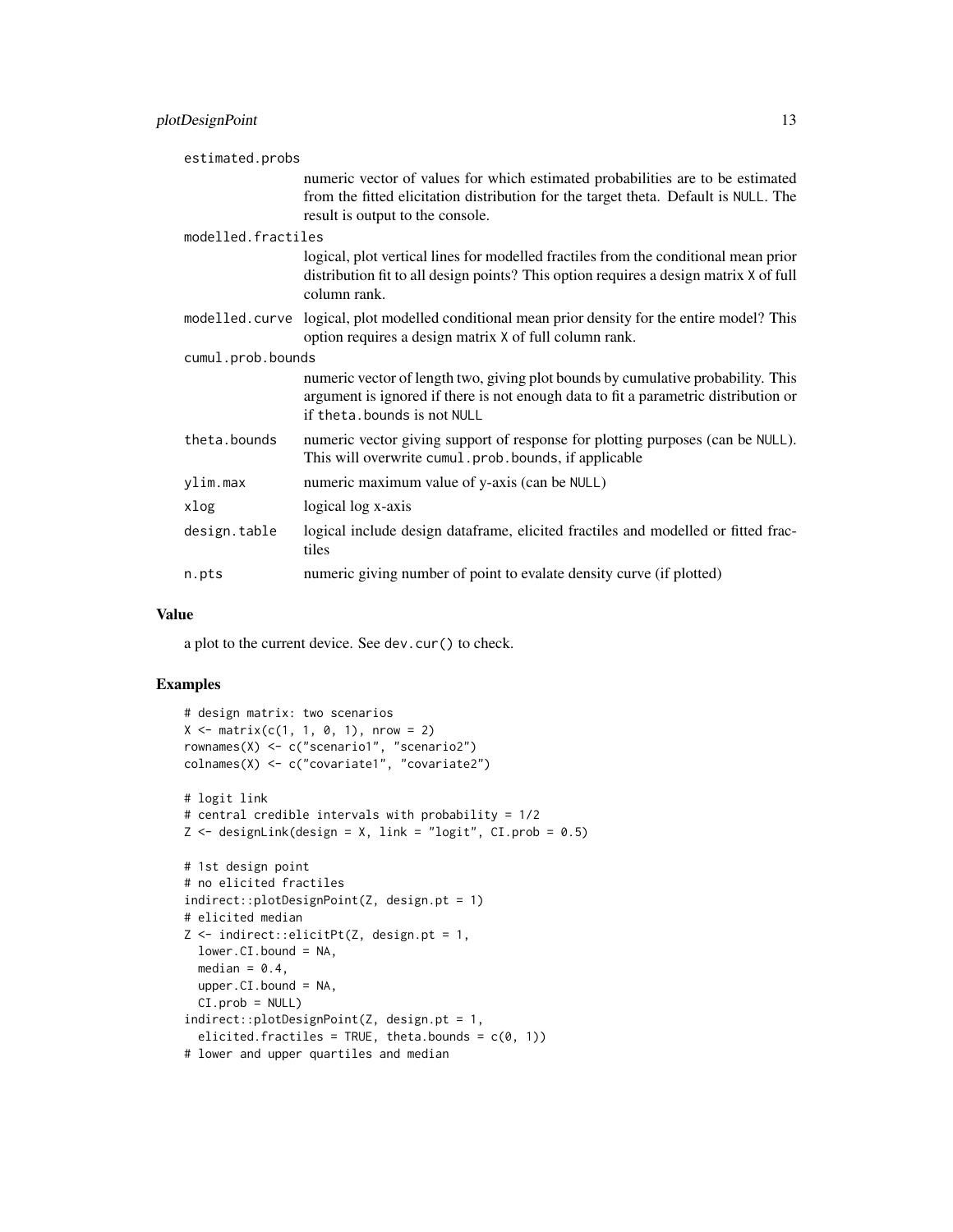```
Z <- indirect::elicitPt(Z, design.pt = 1,
 lower.CI.bound = 0.2,median = 0.4,
 upper.CI.bound = 0.6,
 comment = "Completed.")
indirect::plotDesignPoint(Z, design.pt = 1,
 elicited.fractiles = TRUE, theta.bounds = c(0, 1),
 fitted.fractiles = TRUE, fitted.curve = TRUE)
indirect::plotDesignPoint(Z, design.pt = 1,
 elicited.fractiles = TRUE, theta.bounds = c(0, 1),
 fitted.fractiles = c(1/10, 1/4, 1/2, 3/4, 9/10),
 fitted.curve = TRUE)
# second design point
# central credible intervals with probability = 1/3
# elicit upper and lower tertiles
Z <- elicitPt(Z, design.pt = 2,
 lower.CI.bound = 0.1,upper.CI.bound = 0.3,
 CI.prob = 1/3,
 comment = "Switched to tertiles.")
indirect::plotDesignPoint(Z, design.pt = 2,
 elicited.fractiles = TRUE, theta.bounds = c(\theta, 1))
indirect::plotDesignPoint(Z, design.pt = 2,
 elicited.fractiles = TRUE, theta.bounds = c(\emptyset, 1),
 fitted.fractiles = TRUE, fitted.curve = TRUE)
indirect::plotDesignPoint(Z, design.pt = 2,
 elicited.fractiles = TRUE, theta.bounds = c(\emptyset, 1),
 fitted.fractiles = c(1/10, 1/3, 1/2, 2/3, 9/10),
 fitted.curve = TRUE)
```
<span id="page-13-1"></span>saveRecord *Function to save elicitation record.*

#### Description

Function to save elicitation record.

#### Usage

```
saveRecord(
  designLink.obj,
  conclusion.comments = "This concludes the elicitation record.",
 file = "\lambda
```
#### Arguments

[designLink](#page-2-1).obj list object initally created by function designLink and subsequently updated by function [elicitPt](#page-5-1)

<span id="page-13-0"></span>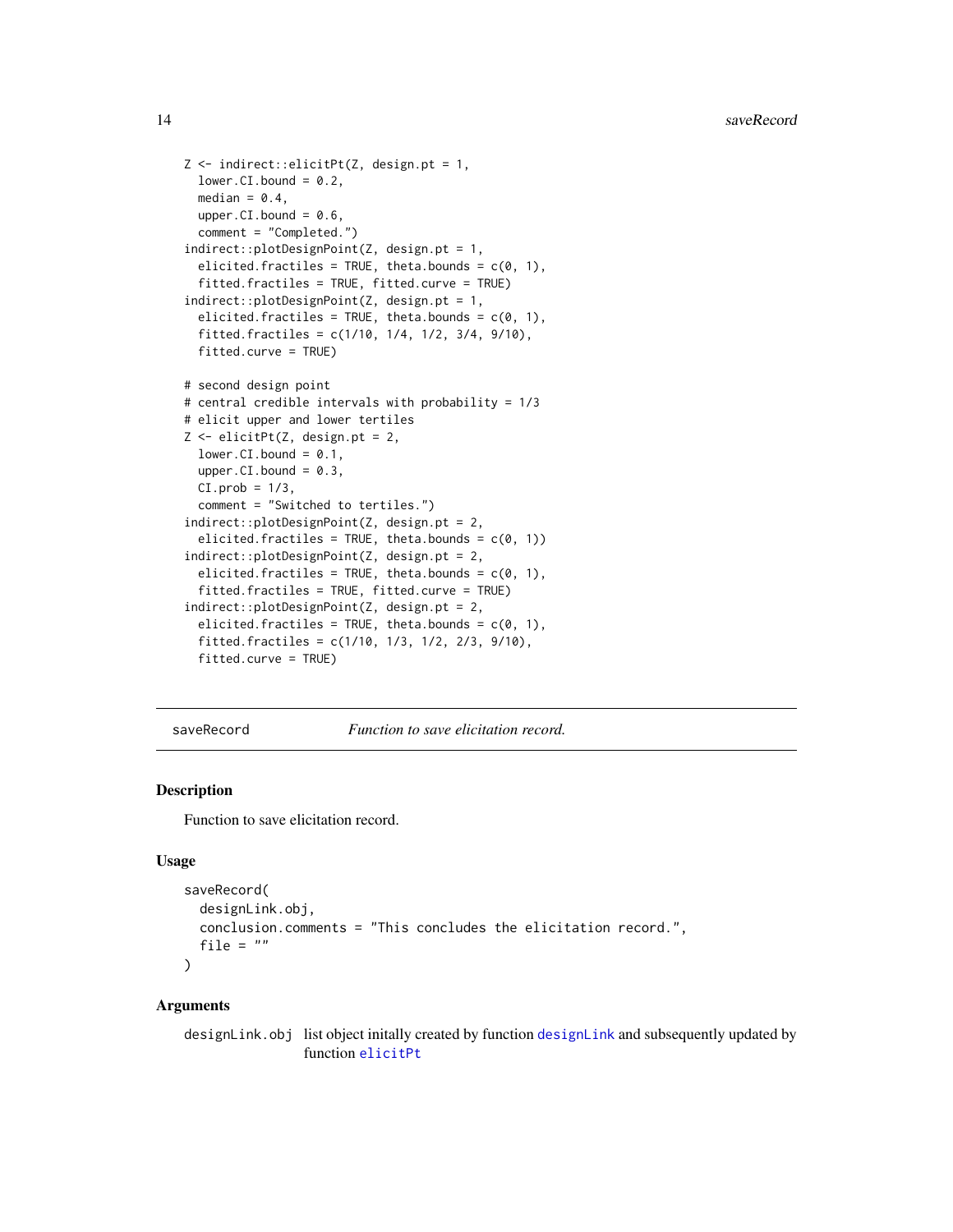#### <span id="page-14-0"></span>saveRecord 15

|      | conclusion.comments                                                                                                                                                                |  |
|------|------------------------------------------------------------------------------------------------------------------------------------------------------------------------------------|--|
|      | character, comments to conclude session. Beware of non-ASCII text and special<br>characters, which may affect ability to save or generate a Sweave document by<br>using makeSweave |  |
| file | character providing filename.                                                                                                                                                      |  |

#### Value

an RDS file is created with filename file. A timestamp is added to designLink.obj using Sys.time().

#### Examples

```
## Not run:
X \le - matrix(c(1, 1, 0, 1), nrow = 2) # design
Z <- designLink(design = X)
tmp <- tempfile(pattern = "report", fileext =".rds")
saveRecord(Z, file = tmp)
```
## End(Not run)